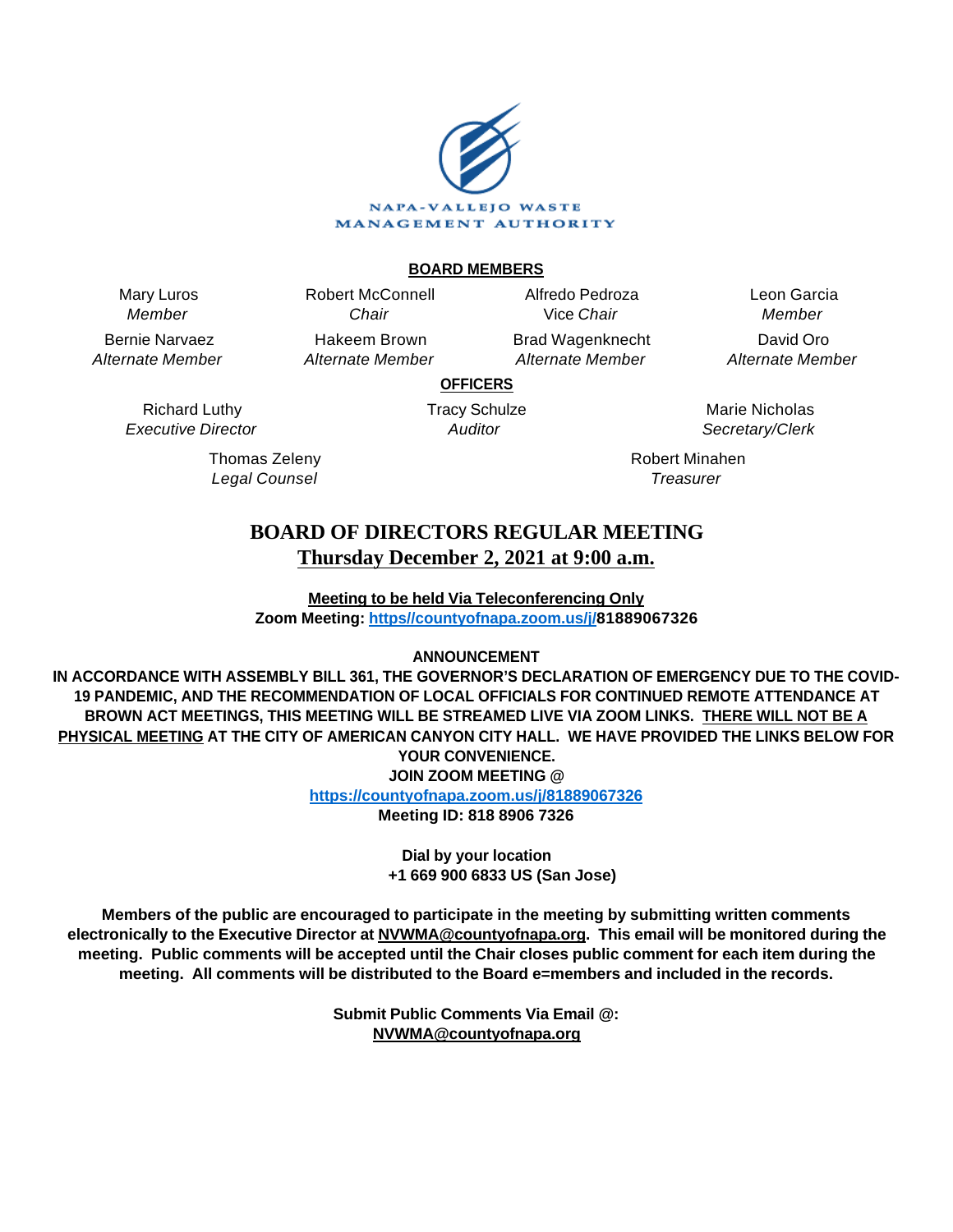#### **GENERAL INFORMATION**

The Napa-Vallejo Waste Management Authority meets the 1st Thursday of each month at 9:00 A.M. at 4381 Broadway Street, Suite 201, American Canyon, California 94503. The meeting room is wheelchair accessible. Requests for disability related modifications or accommodations, aids or services may be made no less than 72 hours prior to the meeting date by contacting 707 253-4471.

The Agenda is divided into two sections:

**CONSENT ITEMS:** These matters typically include routine financial or administrative actions, as well as final adoption of ordinances that cannot be both introduced and adopted at the same meeting. Any item on the CONSENT CALENDAR will be discussed separately at the request of any person. CONSENT CALENDAR items are usually approved with a single motion.

**ADMINISTRATIVE ITEMS:** These items include significant policy and administrative actions, and are classified by program areas. Immediately after approval of the CONSENT CALENDAR, ADMINISTRATIVE ITEMS will be considered.

All materials relating to an agenda item for an open session of a regular meeting of the Napa-Vallejo Waste Management Authority which are provided to a majority or all of the members of the Board by Board members, staff or the public within 72 hours of, but prior to the meeting, will be available for public inspection, at the time of such distribution, in the office of Auditor Controller, 1195 Third Street, Suite B-10, Napa CA 94559, Monday through Friday between the hours of 8:00 a.m. and 5:00 p.m., except for County holidays. Materials distributed to a majority or all of the members of the Board at the meeting will be available for public inspection at the public meeting if prepared by the members of the Board or Napa Vallejo Waste Management staff, and after the public meeting if prepared by some other person. Availability of materials related to agenda items for public inspection does not include materials which are exempt from public disclosure under Government Code sections 6253.5, 6254, 6254.3, 6254.7, 6254.15, 6254.16, or 6254.22.

**ANY MEMBER OF THE AUDIENCE DESIRING TO ADDRESS THE BOARD ON A MATTER ON THE AGENDA**, please proceed to the rostrum and, after receiving recognition from the Chair, give your name and your comments or questions. In order that all interested parties have an opportunity to speak, please be brief and limit your comments to the specific subject under discussion. Time limitations shall be at the discretion of the Chair or Board.

**AGENDA AVAILABLE ONLINE AT** www.countyofnapa.org

#### **1. CALL TO ORDER**

- **2. ROLL CALL**
- **3. PLEDGE OF ALLEGIANCE**

### **4. PUBLIC COMMENT**

In this time period, anyone who wishes to speak to the Authority Board of Directors regarding any subject over which the Board has jurisdiction, that is not on the agenda, or to request consideration to place an item on a future Board agenda, may do so at this time. Individuals will be limited to a three minute presentation. The Board of Directors will take no action as a result of any item presented at this time.

#### **5. PRESENTATIONS AND COMMENDATIONS**

#### **6. APPROVAL OF MINUTES**

**A. APPROVAL OF MINUTES**

REQUESTED ACTION: Approval of Board Minutes for the October 7, 2021 Regular Meeting.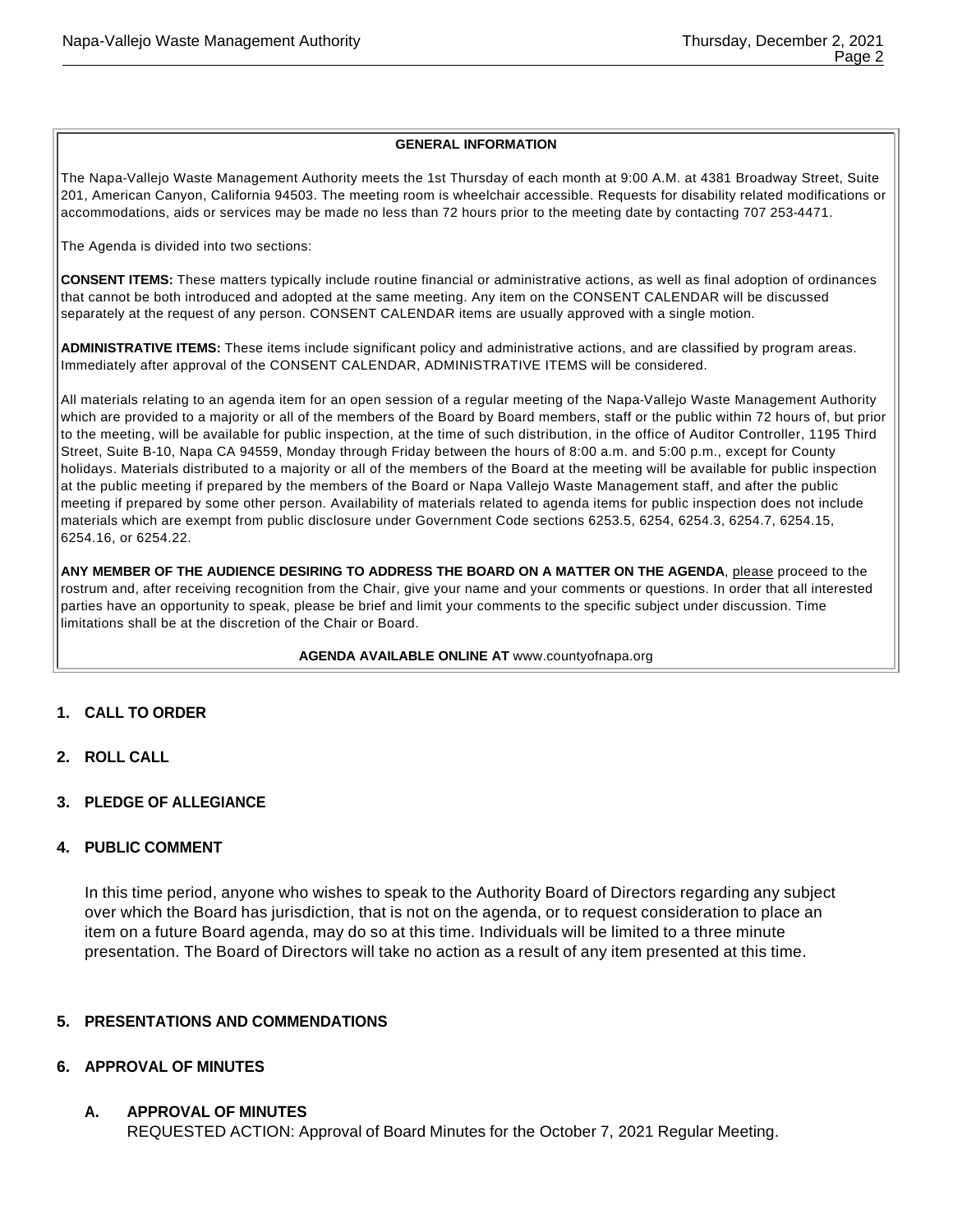# **7. CONSENT ITEMS**

### **A. DRTS TIPPING FLOOR REPAIR 22802**

REQUESTED ACTION: Executive Director requests the following actions related to the DRTS Tipping Floor Repair - Project 22802

- 1. Approve the Plans and Specifications; and
- 2. Award the Contract for DRTS Tipping Floor Repair project to the low bidder, American Restore, Inc. in the amount of \$631,261.73; and
- 3. Authorize the Chair to sign the Construction Contract with American Restore, Inc.; and
- 4. Authorize the Executive Director to approve contract change orders not to exceed 15 percent of the contract amount.
- 5. Authorize the Executive Director to file a Notice of Completion with the County Recorder upon completion of the project.

# **B. AGREEMENT 2022-03 TIPPING FLOOR REPAIR PROJECT**

REQUESTED ACTION: Approval and authorization for the Chair to sign Agreement 2022-03 with Bartelt Engineering in the amount of \$23,500, effective December 2, 2021, with extension provisions, for engineering services during construction for the DRTS Tipping Floor Repair, Project No. 22802.

# **C. AGREEMENT 2022-04 DRTS TIPPING FLOOR REPAIR PROJECT**

REQUESTED ACTION: Approval and authorization for the Chair to sign Agreement 2022-04 with RGH Consultants in the amount of \$5,395,effective December 2, 2021, with extension provisions, for inspection and testing services for the DRTS Tipping Floor Repair Project.

# **D. ANNUAL FINANCIAL AUDIT**

REQUESTED ACTION: Accept the Authority's annual audited financial report from Brown Armstrong Accountancy Corporation for the fiscal year ended June 30, 2021.

# **E. NAPA-VALLEJO WASTE MANAGEMENT QUARTERLY INTERNAL AUDIT**

REQUESTED ACTION: Executive Director requests acceptance of Napa-Vallejo Waste Management Authority - Internal Audit Report for the quarter ended September 30, 2021.

**F.** Executive Director requests approval of Resolution No. 2022-05 making findings and declaring the Board's intent to continue remote teleconference meetings pursuant to Government Code section 54953(e), based on the Governor's declaration of a state of emergency and local recommendation for continued remote attendance at Brown Act meetings due to the threat of COVID-19.

# **8. ADMINISTRATIVE ITEMS**